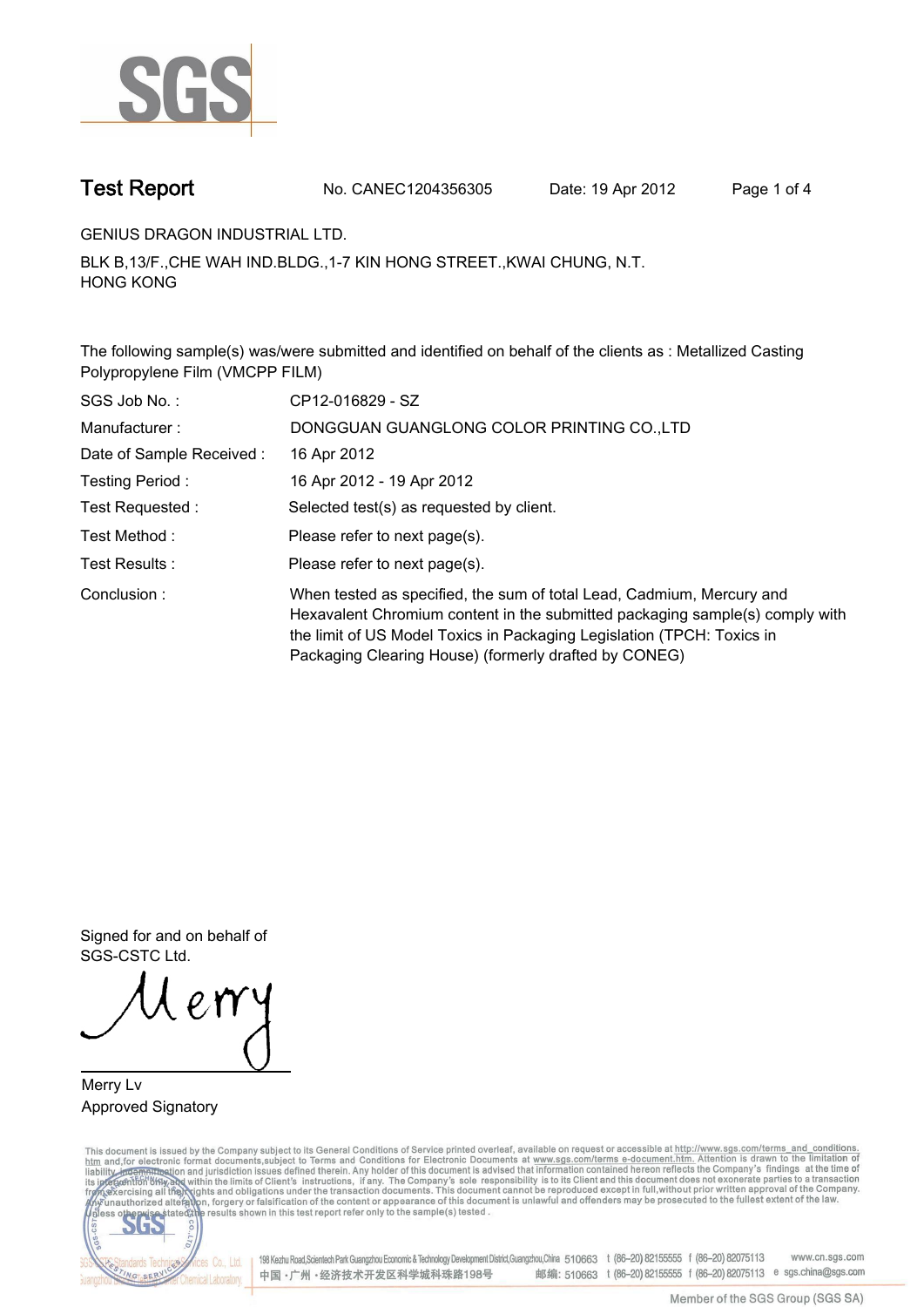

**Test Report. No. CANEC1204356305 Date: 19 Apr 2012. Page 2 of 4.**

**Test Results :.**

**Test Part Description :.**

| Specimen No. | SGS Sample ID    | <b>Description</b> |  |
|--------------|------------------|--------------------|--|
|              | CAN12-043563.001 | Silvery film       |  |

**Remarks :.(1) 1 mg/kg = 1 ppm = 0.0001%.**

**(2) MDL = Method Detection Limit.**

**(3) ND = Not Detected ( < MDL ).**

**(4) "-" = Not Regulated.**

## **US Model Toxics in Packaging Legislation (TPCH: Toxics in Packaging Clearing House) (formerly drafted by CONEG) – Total Lead, Cadmium, Mercury and Hexavalent Chromium content.**

**Test Method :. Test Method: With reference to GZTC CHEM-TOP-174-01. Analysis of Cadmium, Lead, Mercury were performed by ICP-OES. Analysis of Hexavalent Chromium (Cr(VI)) was performed by UV-Vis.**

| Test Item(s)                 | Limit | Unit  | <b>MDL</b> | <u>001</u> |
|------------------------------|-------|-------|------------|------------|
| Lead (Pb)                    | ۰     | mg/kg | 5          | ND         |
| Hexavalent Chromium (CrVI)   | -     | mg/kg | 5          | ND         |
| Cadmium (Cd)                 | -     | mg/kg | 5          | ND         |
| Mercury (Hg)                 |       | mg/kg | 5          | ND         |
| Total (Pb + Cd + Cr VI + Hg) | 100   | mg/kg | -          | ND         |

**Notes :.**

**(1) The TPCH legislation has been enacted by California, Connecticut, Florida, Georgia, Illinois, Iowa, Maine, Maryland, Minnesota, Missouri, New Hampshire, New Jersey, New York, Pennsylvania, Rhode Island, Vermont, Virginia, Washington and Wisconsin..**

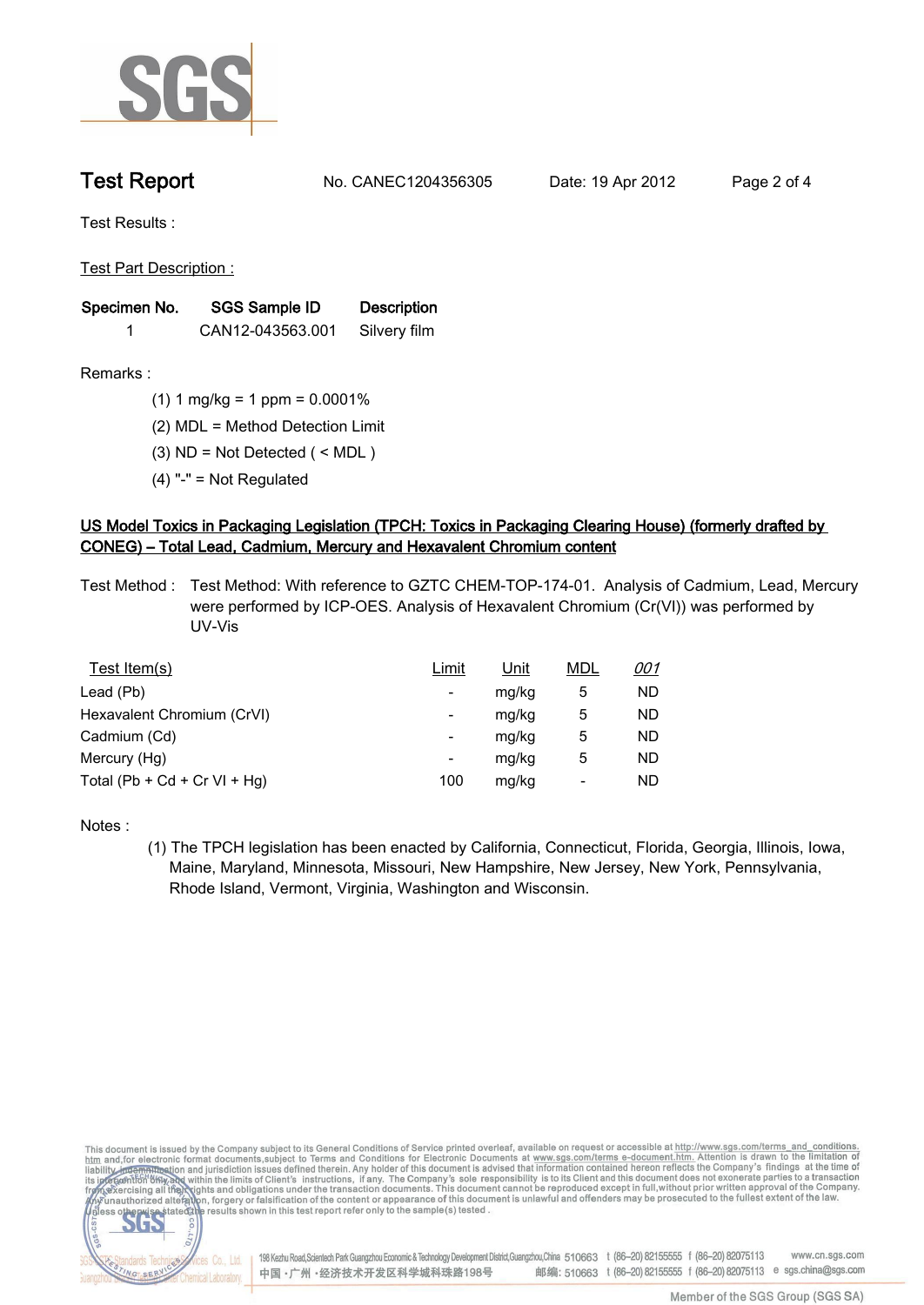

NG SER

**Chemical Laboratory** 

**Test Report. No. CANEC1204356305 Date: 19 Apr 2012. Page 3 of 4.**

# **ATTACHMENTS Pb/Cd/Hg/Cr6+ Testing Flow Chart**

**1)** Name of the person who made testing: Bella Wang

2) Name of the person in charge of testing: Adams Yu